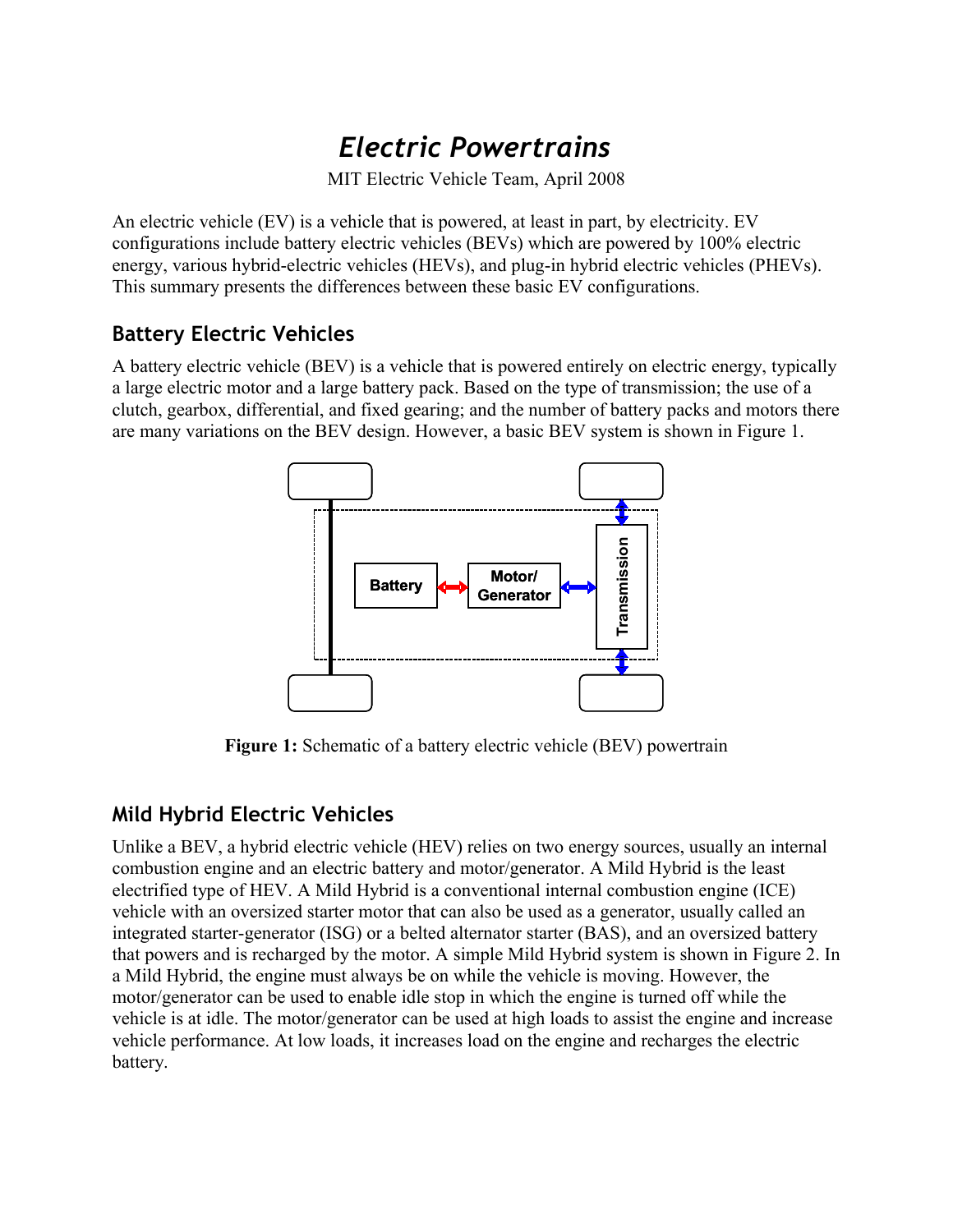

**Figure 2:** Schematic of a Mild Hybrid powertrain

#### **Series Hybrid Electric Vehicles**

In a Series Hybrid there is a single path to power the wheels of the vehicle, but two energy sources. As shown in figure 3, the fuel tank feeds an engine which is coupled to a generator to charge the battery which provides electrical energy to a motor/generator to power the wheels through a transmission although a direct coupling can also be used. The motor/generator is also used to recharge the battery during deceleration and braking.



**Figure 3:** Schematic of a Series Hybrid powertrain

The Series Hybrid can operate in the following seven modes:

- •Engine only traction
- •Electric only traction
- •Hybrid traction
- •Engine Traction and Battery Charging
- •Battery Charging and No Traction
- •Regenerative Braking
- •Hybrid Battery Changing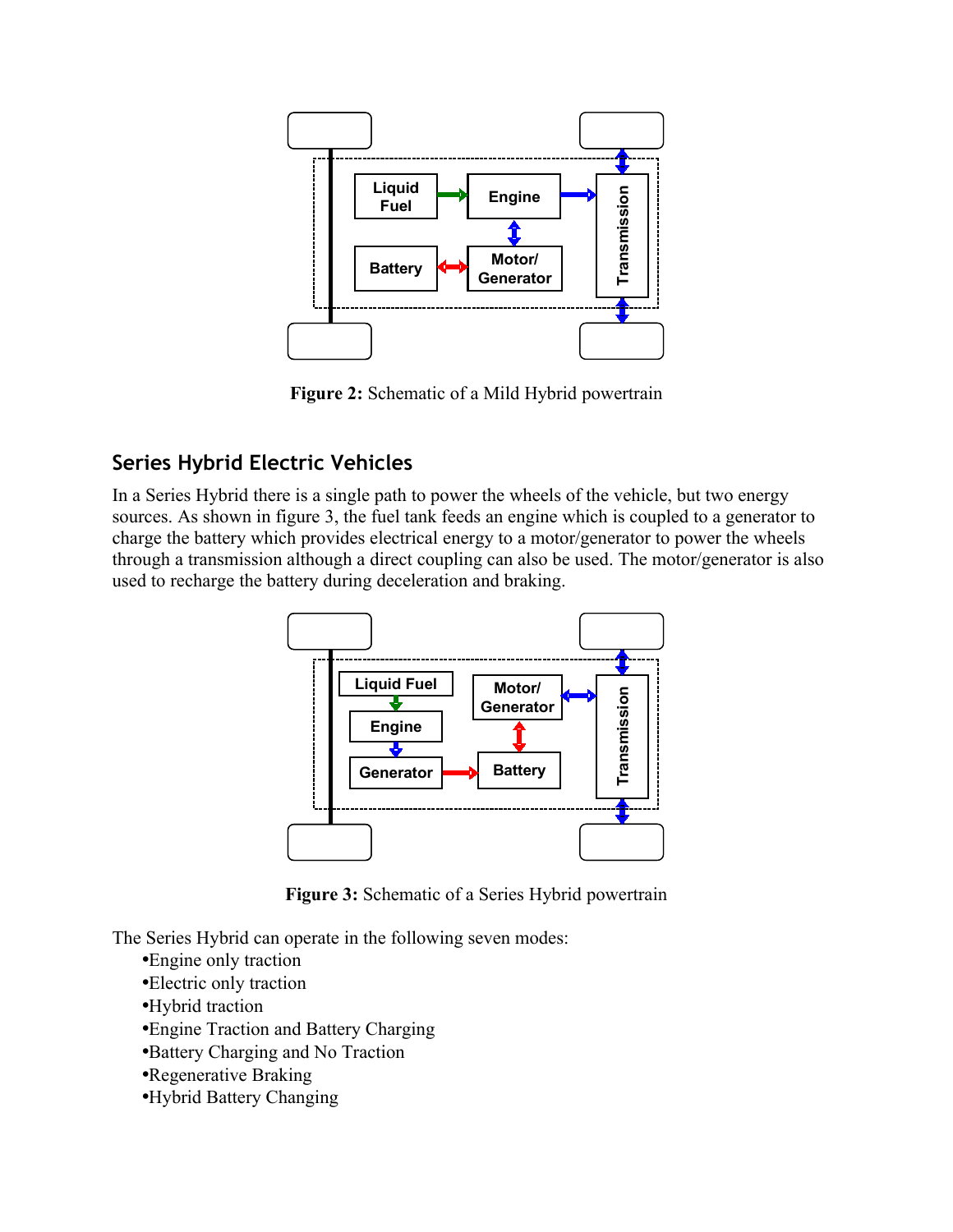Although most Series Hybrids use an ICE, it is also possible to design a Series Hybrid using a Fuel Cell powered by hydrogen, creating a Fuel Cell Electric Vehicle (FCEV).

## **Parallel Hybrid Electric Vehicles**

In a Parallel Hybrid, there are two parallel paths to power the wheels of the vehicle: an engine path and an electrical path, as shown in figure 4. The transmission couples the motor/generator and the engine, allowing either, or both, to power the wheels. Control of a Parallel Hybrid is much more complex that for a Series Hybrid because of the need to efficiently couple the motor/generator and engine in a way that maintains driveability and performance.



**Figure 4:** Schematic of a parallel hybrid powertrain

The Parallel Hybrid can operate in the following five modes:

- •Engine only traction
- •Electric only traction
- •Hybrid traction
- •Regenerative Braking
- •Battery charging from the engine

## **Series-Parallel Hybrid Electric Vehicles**

A Series-Parallel HEV has both Series and Parallel energy paths. As shown in figure 5, a system of motors and/or generators that sometimes includes a gearing or power split device couples allows the engine to recharge the battery. Variations on this configuration can be very complex or simple, depending on the number of motors/generators and how they are used. These configurations can be classified as Complex hybrids (such as the Toyota Prius and Ford Escape Hybrids), Split-Parallel hybrids, or Power-Split hybrids.